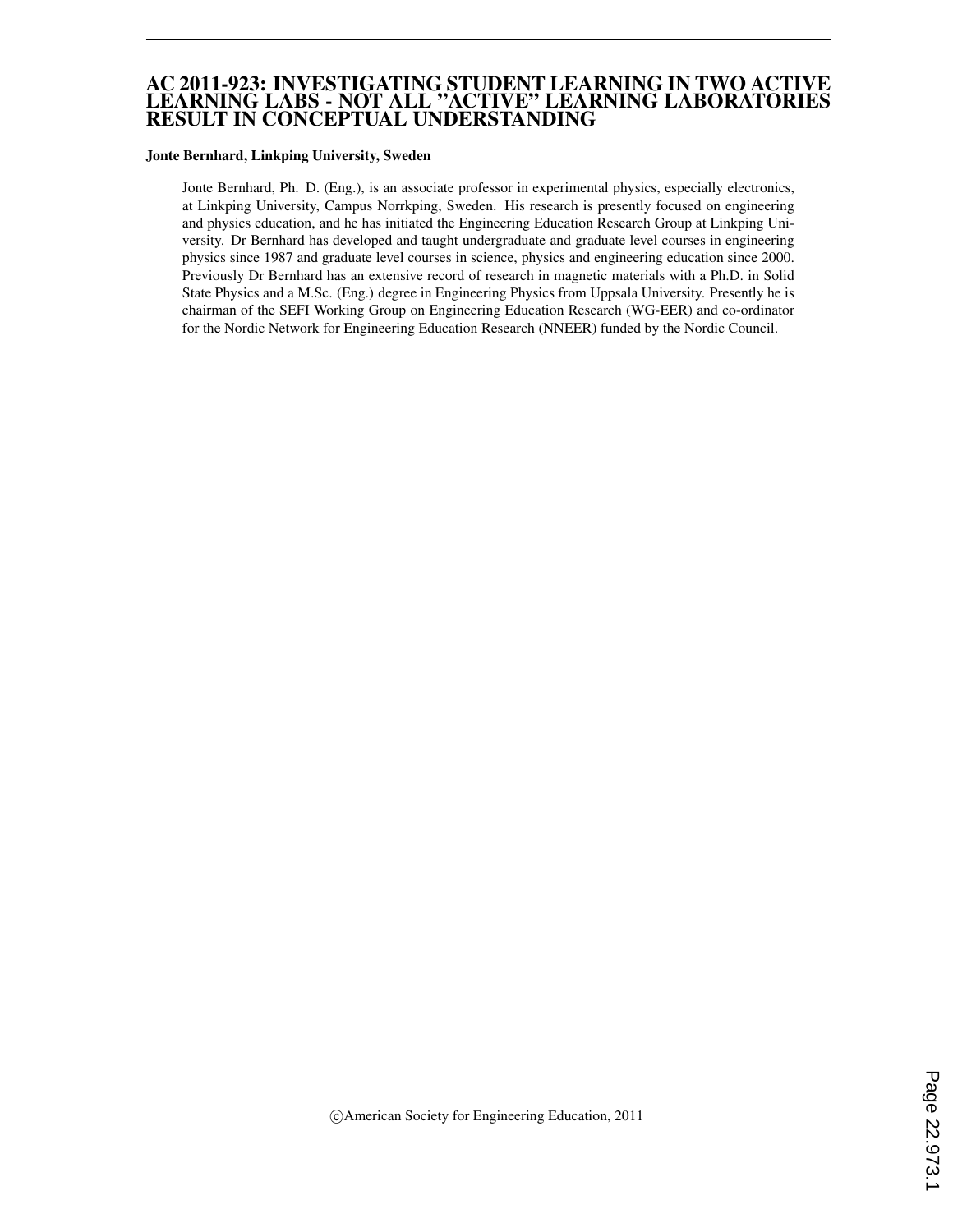**Investigating student learning in two active learning labs - Not all "active" learning laboratories result in conceptual understanding**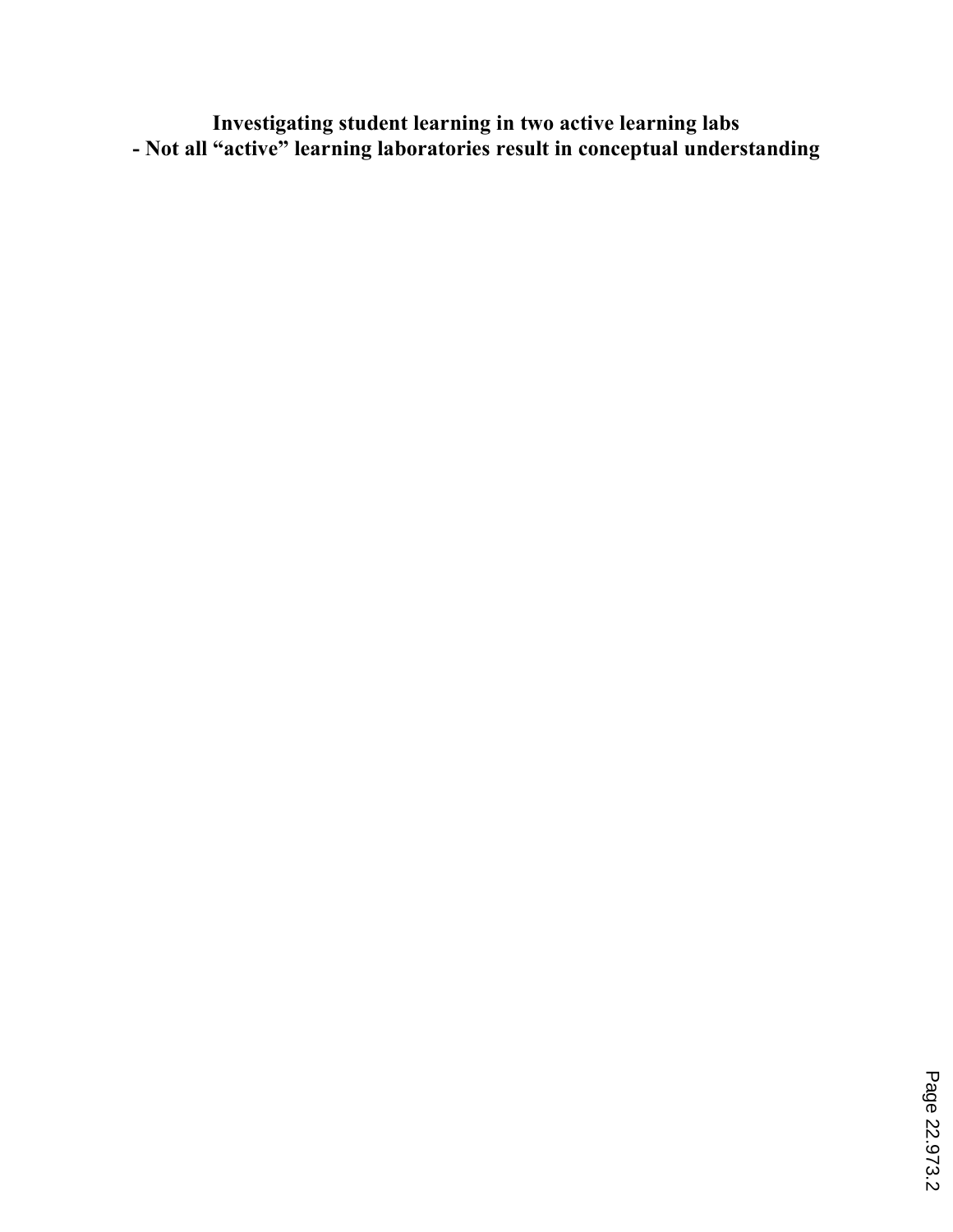## **1. Introduction**

An important aim in engineering education is to ensure that students not only *learn* to understand theories and models, and their *relation* to objects and events, but also *learn* to *use* and *apply* these models and theories. Especially during lab-work, students are expected to link observed data to both theoretical models and the objects and events they are exploring<sup>1,2</sup>. However, according to a large body of research, establishing relevant connections between concepts, representations, theories/models and observable objects and events is a very difficult task for students<sup>3, 4</sup>.

Mechanics, first experienced by engineering students in introductory physics courses, encompasses an important set of foundational concepts for success in engineering. However, although it has been well-known for some time that acquiring a conceptual understanding of mechanics is one of the most difficult challenges faced by students, very few successful attempts to engender conceptual learning have been described in the literature. On the contrary, research has shown that most students participating in *university level* courses, selected for detailed examination in for example the US and Sweden, had not acquired a Newtonian understanding of mechanics at the end of their respective courses<sup>4-9</sup>.

To promote students' learning it is important to ensure that the learning environment enables them to focus on the object of learning and discern its critical features. Recently, I described 10 years of experiences of designing and using conceptual labs in engineering education that have successfully fostered insightful learning<sup>9</sup>. A conceptual lab is described as "one that helps students to develop fruitful ways of linking concepts and models to objects and events<sup>8</sup>. Furthermore, it is a place of inquiry, where students' 'ways of seeing or experiencing … the world [are developed]'; i.e. the lab is an arena for further learning rather than simply for confirmation theories and formulas that have already been taught in lectures"<sup>9</sup>. A common feature of such labs is that they exploit technology called probe-ware or Microcomputer-Based Labs (MBL).

Probe-ware systems were introduced into physics teaching almost three decades ago and are good examples of the use of interactive technology in physics education<sup>10</sup>. They consist of a sensor or probe connected to a computer, which analyses data collected by the probe, and transforms experimental data directly into a graph displayed on the computer screen. When using probeware, students can perform experiments using a range of sensors to gather data on variables such as force, motion, temperature, light or sound. The *simultaneous* collection, analysis and display of *experimental* data is sometimes referred to as *real-time* graphing. The immediacy of this technology allows the design of labs that foster a functional understanding of physics most effectively<sup>5, 10-12</sup>. It has been proposed<sup>13, 14</sup> that the following characteristics of learning environments using probe-ware are primarily responsible for the reported learning achievements: "1. Students focus on the physical world. 2. Immediate feedback is available. 3. Collaboration is encouraged. 4. Powerful tools reduce unnecessary drudgery. 5. Students understand the specific and familiar before moving to the more general and abstract. 6. Students are actively engaged in exploring and constructing their own understanding." However in an earlier paper<sup>8</sup> I have demonstrated that not all labs in which probe-ware is used lead to high post-course achievements in mechanics conceptual tests.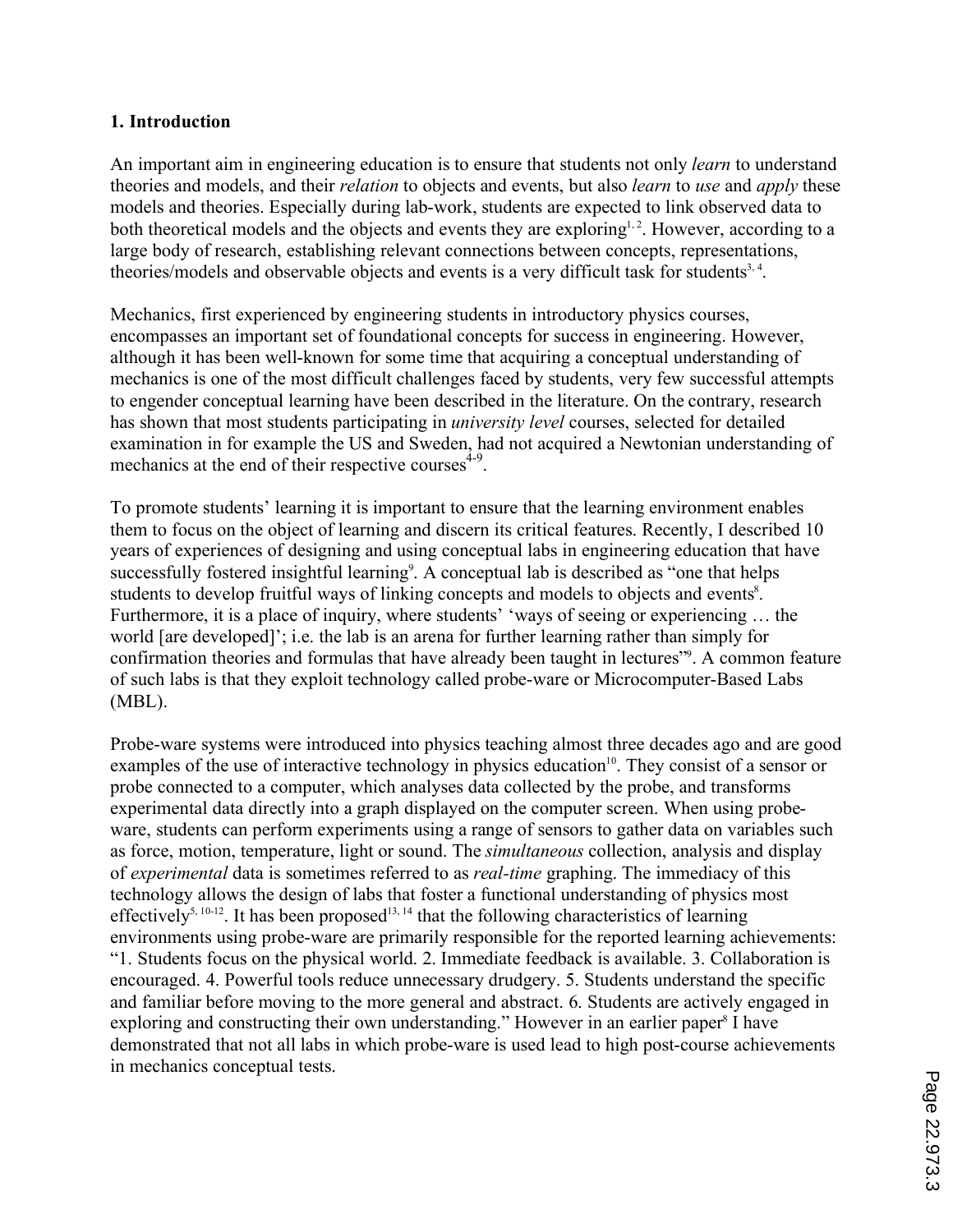Prior research has suggested that a common attribute of successful physics laboratory activities is, as Trumper states in a review<sup>15</sup>, "that they are learner-centred. They induce students to become active participants in a scientific process in which they explore the physical world, analyze the data [and] draw conclusions". However Lindwall<sup>16</sup> has analyzed several learning environments and argues that many other environments fulfill conditions 1-6 described above, without achieving good results in conceptual tests. Results of my earlier studies show that the students achieve better results (using concept tests such as  $FCI<sup>17</sup>$  and  $FMCE<sup>18</sup>$  to measure success) if lab-instructions are created that apply teaching strategies in line with variation theory than if the teacher adopts a non-conceptual approach<sup>8, 9</sup>.

This led to the following questions:

i) What differences in learning could be observed between engineering students taking the same introductory physics course except for mechanics lab sessions; one group participating in regular sessions, while another participated in conceptual, variation theory-based sessions. ii) What aspects of the learning environment direct the students towards the intended object of learning?

iii) How can we further develop these aspects?

This paper shows that changing 16 h of labs could result in large difference in students' achievements in concept tests, with normalized gains of  $g \approx 48\%$  and effect size  $d \approx 1.1$ . The possibility of fostering insightful learning in student laboratories by using carefully designed activities based on education research and theoretically informed development is demonstrated. Below, I describe the theoretical framework and object of study  $(\S 2)$ , the methodology for evaluating the learning process  $(\S 3)$ , learning results and an analysis of students' activities  $(\S 4)$ in conceptual and non-conceptual labs. Finally in section 5, a short discussion, conclusion and implications of the results are presented.

# **2. Theoretical framework and object of study**

## *2.1 Variation theory*

As described briefly in the introduction, most students do not change their conceptions of mechanics concepts, i.e. they do not change their ways of seeing the world using force and motion concepts from a naive to Newtonian understanding, even after one or more university level course(s) in mechanics. Hence, teaching and learning in mechanics need to be developed to engender "conceptual change" in order to heighten students' "ways of seeing" (and understanding) physical phenomena. Learning is seen as developing students' ways of experiencing the world to develop capabilities to handle novel situations in powerful ways<sup>19, 20</sup>. My view is close to the view about conceptual change described by F. Marton and M.-F. Pang<sup>21</sup>: "Perception is seen as discernment (and not construction, for instance), and our concern is primarily the differences between different 'ways of seeing' Above all, our answer to the question 'What changes in conceptual change?' is different from the answers suggested by other theorists. In our view it is the world experienced, the world seen, the world lived that changes. (p. 542)"

*Variation theory*, developed by Marton and co-workers<sup>22-28</sup>, provides an explanatory framework describing the conditions required for learning. Central to this theory is the notion that we learn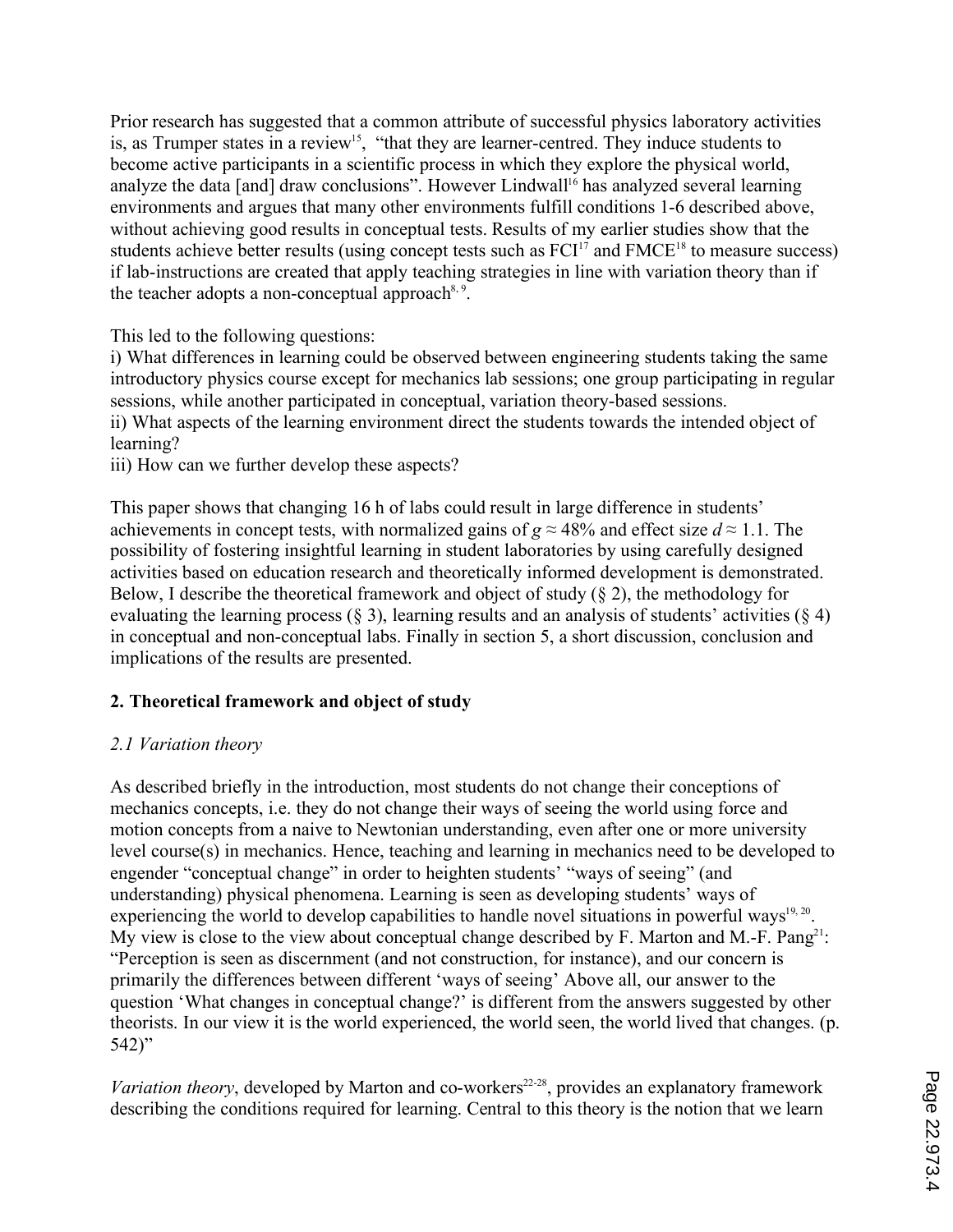through experiencing differences, rather than recognizing similarities. Central concepts in variation theory are *discernment*, *simultaneity* and *variation*. Learning is seen as the process of developing certain capabilities and values that enable the learner to handle novel situations effectively. Powerful ways of acting emerge from powerful ways of seeing. Thus, aspects that can be discerned by the observer determine how something is seen in a particular way. People discern certain aspects of their environment by experiencing variation. When one aspect of a phenomenon or an event varies, while one or more aspects remain the same, the one that changes is the one that will be discerned. One of the main themes of variation theory is that the pattern of variation inherent in the learning situation is fundamental to the development of certain capabilities. It should be noted that 'discerning' is not the same as being 'being told'.

Experiencing variation amounts to experiencing different instances simultaneously. This simultaneity can be either *diachronic* (experiencing, *at the same time*, instances that we have encountered at different points in time) or *synchronic* (experiencing different co-existing aspects of the same thing at the same time).

## *2.2 Mediating tools*

According to variation theory an important condition for learning is that students are able to focus on the object of learning and discern its critical features. An essential part of a lab is the use of appropriate kinds of instrumentation to study an experimental set-up or natural phenomenon. Thus, a human experience in the laboratory is a mediated experience<sup>29-31</sup> and the relationship can schematically be expressed as $32, 33$ :

Human ⇔ Instrument ⇔ World.

In science, instruments do not merely "mirror reality", but mutually constitute the reality investigated. This technology can be used to place some aspects of reality in the foreground, others in the background, and to make certain aspects readily visible that would otherwise be invisible or difficult to perceive<sup>32-34</sup>. Technology can thus be used in conceptual labs to frame our experience or give shape to the figure-background relationship<sup>31, 35, 36</sup> and hence bring critical features into the focal awareness of students and highlight any relevant variation.

# *2.3 Setting and object of study*

As part of a larger study<sup>9</sup>, the students taking the mechanics part of an introductory physics course for engineering students were offered, in the academic year 2002 – 2003, the option to take an alternative "conceptual" lab-course (details of the labs are described below). The alternative "conceptual" lab-course, and as well as the regular "non-conceptual" lab-course, consisted of four 4-hour lab-sessions, i.e. a total of 16 hours of labs. However, it should be noted that all students attended the same set of 20 hours lectures (with all students in a lecture hall) in mechanics and participated in similar sets of 12 hours problem-solving sessions (with groups of approximately 30 students led by a doctoral student). Thus, the only difference between the groups, in terms of teaching, was the 16 hours of labs. The features of the alternatives are summarized in table 1.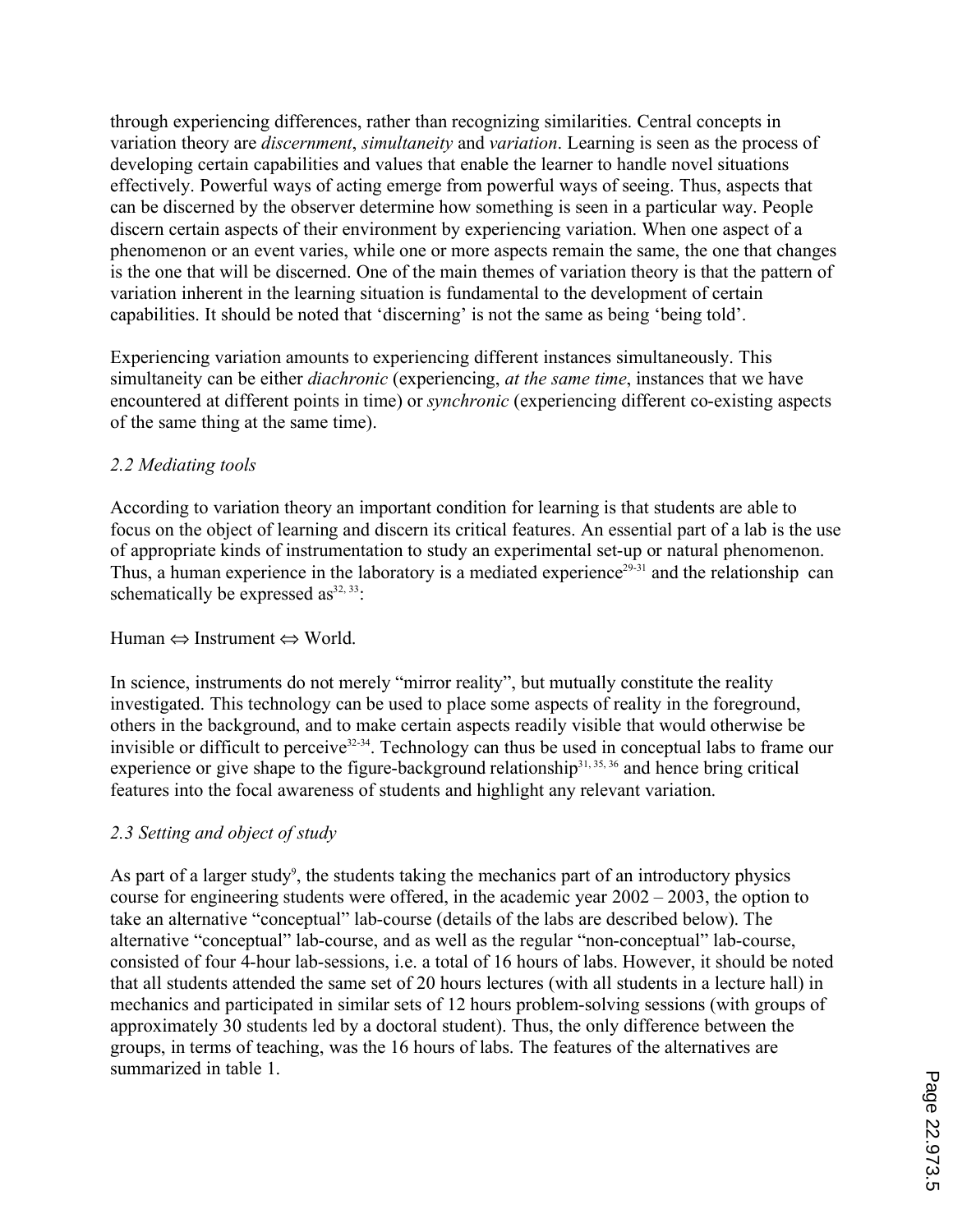| Group                                 | No.<br><b>Students</b> | <b>Lectures</b> | Problem-<br>solving                | Non-<br>concep-<br>tual labs              | Conceptual<br>labs                                    | Pre-<br>test<br>$\%$ | Post-<br>test<br>$\%$ | <b>Norm</b><br>Gain<br>$\%$ | <b>Effect</b><br>size       |
|---------------------------------------|------------------------|-----------------|------------------------------------|-------------------------------------------|-------------------------------------------------------|----------------------|-----------------------|-----------------------------|-----------------------------|
| Regular<br>labs<br>non-<br>conceptual | 86                     |                 | 12 <sub>h</sub><br>(groups of      | 16h<br>(groups of<br>$2 - 3$<br>students) |                                                       | 29.3<br>(16.4)       | 42.3<br>(22.9)        | 18.4                        | $0$ (by<br>defi-<br>nition) |
| Alter-<br>native labs<br>conceptual   | 25                     | $20 h$ (all)    | approxi-<br>mately 30<br>students) |                                           | 16 <sub>h</sub><br>(groups of<br>$2 - 4$<br>students) | 34.3<br>(23.1)       | 65.8<br>(21.8)        | 47.9                        | 1.08                        |

Table 1. Organization of the mechanics part of the physics course for engineering students described in this paper, and results from the pre- and posttests using the FMCE<sup>18</sup> as described in section 3 (means with standard deviations in parenthesis), calculated normalized gains $12$  and calculated effect size (Cohen's *d*) 37.

The students participating in the alternative conceptual labs were volunteers, since for legal reasons students could not be randomly assigned to groups. As can be seen in figure 1a, the precourse conceptual understanding of mechanics of the two groups was very similar, with close to negligible differences.

The approach used in our development of conceptual labs was, as mentioned above, originally inspired by the pedagogical approaches applied in RealTime Physics  $38,39$  and research in physics education<sup>7</sup>. According to this research, certain concepts and topics are difficult to learn, or are misconceived, by most students (See Figure 7a). Hence, in the selection and design of tasks special attention should be given to critical features of the subject matter to be learned, as is done, for example, in RealTime Physics. The pedagogical principles behind RealTime Physics are only briefly described in the literature and are commonly described in terms such as "[incorporating] a learning cycle consisting of prediction, observation, comparison, analysis and quantitative experimentation<sup>"39</sup>. However, I claim<sup>40</sup> that the design of many tasks in RealTime Physics can be understood in terms of the principles proposed by *Variation theory*<sup>41</sup>.

The labs in the alternative conceptual lab course were a subset (4×4 h) of conceptual labs used in an earlier conceptual lab-course (7×4 h) utilizing probe-ware technology and instructions in line with active learning<sup>42, 43</sup>.

*Motion*: This lab introduces kinematics concepts, using probe-ware, and the tutorial software Graphs and Tracks I & II.

*Force and motion I*: The aim of this lab is to foster a conceptual understanding of the relationships between position, velocity, acceleration and force with "friction-less" motion using probe-ware technology.

*Force and motion II*: This lab continues the study of dynamics (Newton's first and second laws). Cases with friction are also studied.

*Impulse and collisions*: This lab uses force sensors to measure forces during collisions (Newton's third law) and to experimentally study the impulse-momentum law.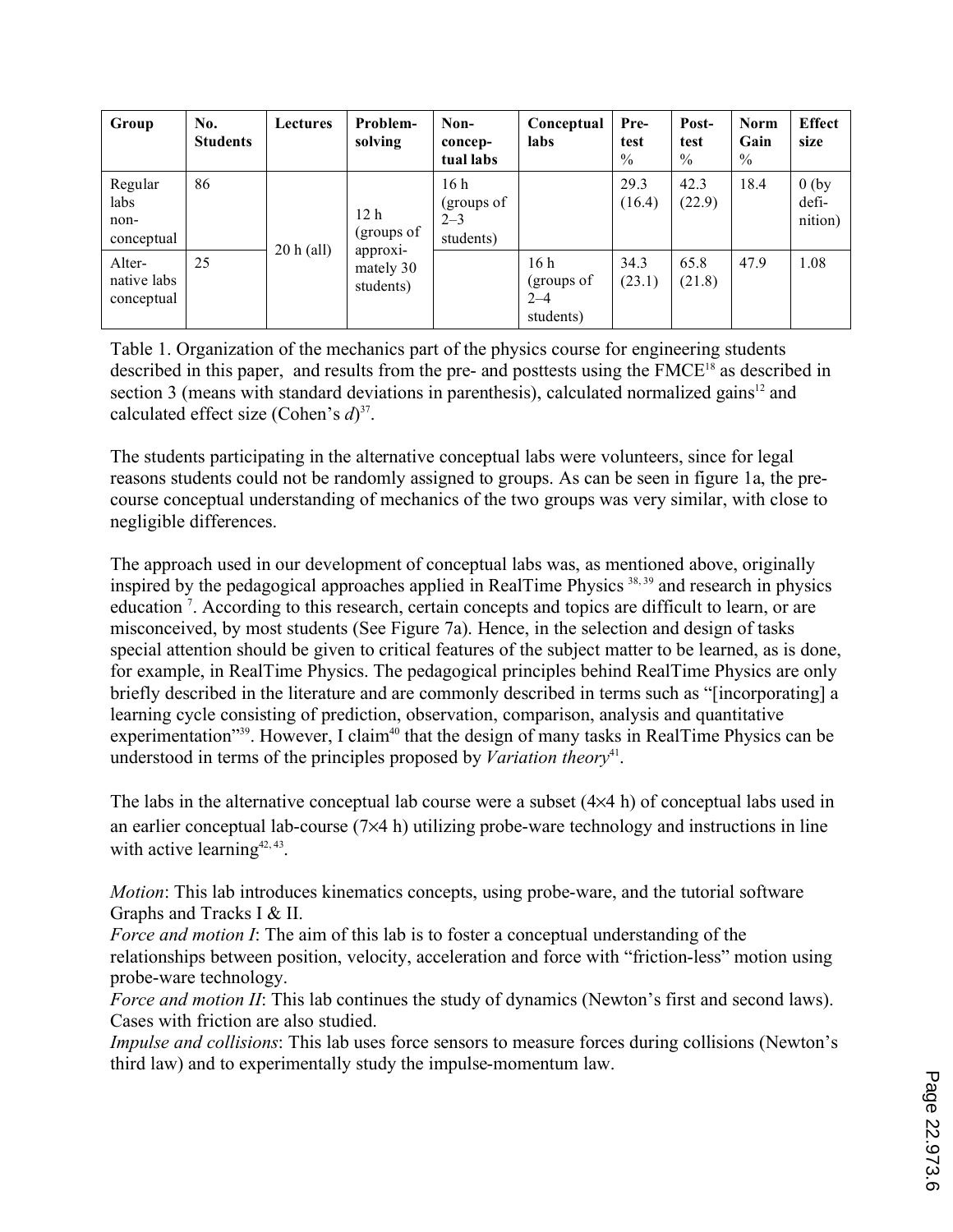The regular labs were so-called Richards' labs<sup>44</sup>, in which students explore the relationships between physical variables pertinent to a given physical set-up, e.g. a bifilar pendulum. These labs are not typical "cookbook labs" and students are free to choose their own procedures; hence the labs could be categorized as inquiry type labs. According to, for example,  $Trumper<sup>15</sup>$  a common attribute of successful physics laboratory activities "is that they are learner-centered. They induce students to become active participants in a scientific process in which they explore the physical world, analyze the data [and] draw conclusions". Hence, the regular Richards' labs in this course could be expected, on theoretical grounds, to foster students' conceptual learning.

## **3. Methodology**

In this study quantitative as qualitative methods to study students' learning have been employed<sup>45</sup>. Conceptual test enables a quantitative comparison of post-course understanding between the treatment groups and also facilitate a comparison between learning environments at different universities even in different countries. Quantitative analysis of conceptual tests can give *some* answer to the question "did it work?" However, in a discussion about "scientific culture" and "scientific rigor" in educational research Erickson and Gutierrez<sup>46</sup> reminds us that "a logically and empirically prior question to 'Did it work?' is 'What was the 'it'?'" and that such a "question [is] best answered by qualitative research". To investigate to the process of learning and what students actually *do* students' courses of action in labs have been recorded using digital camcorders in this study.

For studying students' conceptual understanding in mechanics the two most commonly used research-based "inventories" or "concept tests" in physics education research are the *Force Concept Inventory* (FCI)<sup>17</sup> first published in 1972 and the *Force and Motion Conceptual Evaluation* (FMCE)<sup>18</sup> first published 1998. Both concepts tests cover one-dimensional kinematics and Newton's laws. Additionally, for example, two-dimensional motion with constant acceleration, vector sums and cancellation of forces are included in the FCI. The FMCE on the other hand probes student understanding of one-dimensional kinematics and dynamics in more depth. Both tests utilize several representational formats. The FCI largely uses a combination of verbal and pictorial representations, while the FMCE relies on verbal and graphical representations. Both test use multiple-choice questions (FCI: 30 questions; FMCE: 43 questions) to assess students' conceptual understanding of mechanics. The distractors (wrong answers) in both test are carefully chosen by research to correspond with common-sense beliefs (misconceptions) as shown in the research literature on misconceptions. The multiple-choice format of the test makes it feasible to conduct controlled, large-scale educational studies and especially to compare and contrast learning environments. The FMCE has been shown, by its developers, to provide reliable and valid measures of students' conceptual understanding of basic Newtonian mechanics<sup>18</sup>. Thornton et al.<sup>47</sup> have presented an empirical comparison between the tests. The FCI is designed to have results analyzed as a single-number score while FMCE is designed to have it's result reported and analyzed in conceptual clusters as is shown in Figure 1.

Since FCI and FMCE are widely used and well established instruments in physics education research<sup>12, 47-50</sup> I have originally used the FCI as an operational measure of conceptual understanding when first starting to develop conceptual labs in the late  $1990:s^{42,43,51}$  and later switching to the FMCE rather than to develop and validate tests on my own. The change to use the FMCE was based on the fact that this test enabled a more fine grained analysis of student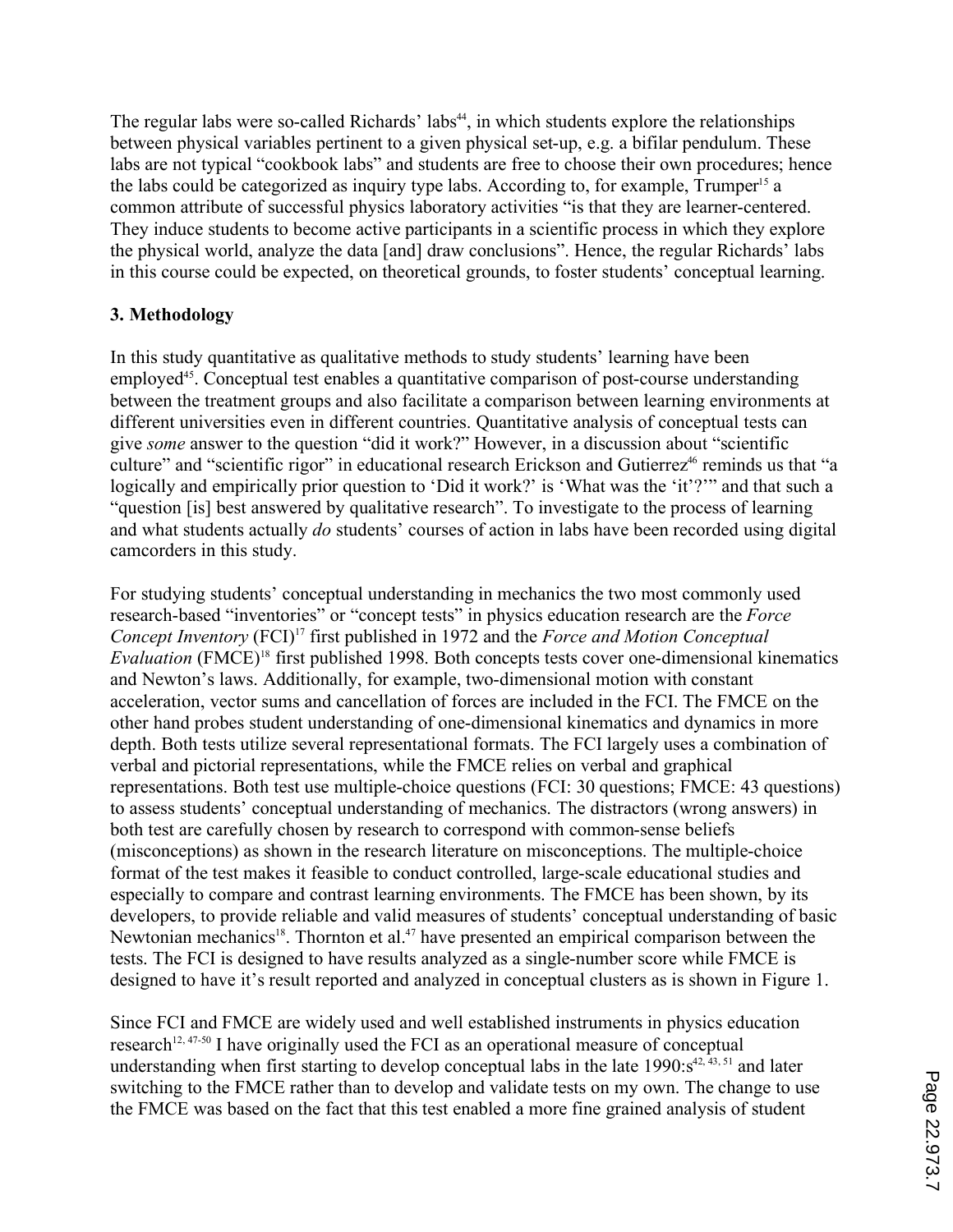understanding due to its design to present results in conceptual clusters and hence were a better tool for evaluating learning environment design and support further development.

In this study the FMCE-test was taken by the students both during one of the first lectures, as a pre-test, and after the course as a post-test.

In Figure 1a pre-test data are presented as 'absolute' values for different conceptual clusters, while in Figure 1b the data are presented using a measure called *normalized gain*<sup>12</sup>, defined as  $g =$ *Actual gain*/[*Gain(max possible)*] where *Actual gain* is the difference between group averages on the pre- and post-test. Normalized gain provides a measure that is useful in comparing courses in terms of their enhancement of test achievements since it is a measure that is rather independent of pre-test values<sup>52</sup>. This gain parameter was independently employed by Hovland et al. in  $1949^{53}$ calling it *effectiveness index*, Gery in 1972<sup>54</sup> calling it the *gap-closing parameter*, Hake in 1998<sup>12</sup> calling it *normalized gain*, and by Cohen et al. in 1999<sup>55</sup> calling it *POMP* (Percentage of Maximum Possible). Following the practice in physics education research I use the term *normalized gain*.

A measure that is common in education literature is *effect size* (Cohen's  $d^{37}$  and similar measures) defined as  $d = (M_E - M_C)/S_p$ ; there  $M_E$  is the experiment group average,  $M_C$  is the control group average and  $S_p$  is the pooled standard deviation.

For the qualitative analysis students' courses of action in the conceptual labs as well as in the non-conceptual labs were recorded using digital camcorders, then the acquired data were used to detect typical interaction patterns and find evidence supporting, or refuting, hypotheses regarding the generality of these patterns<sup>56</sup>. Students' talk recorded on video by the camcorders has been transcribed verbatim and selected parts have been translated into English. In the transcription standard conventions used in conversation analysis have been used<sup>57</sup>:

- [ A *single left bracket* indicates the point there overlapping speech start.
- <sup>=</sup> *Equal sign*, indicate that there is no gap between two turns.<br>(0.0) *Numbers in parentheses*, indicate elapsed time in silence in
- (0.0) *Numbers in parentheses*, indicate elapsed time in silence in seconds, so (7.4) is a pause of 7 seconds and four-tenth of a second.
- (.) *A dot in parentheses* indicates a tiny "gap" within or between utterances.
- word *Underscoring* indicates some form of stress.
- :: *Colons* indicate prolongation of the immediately prior sound. Multiple colons indicate a more prolonged sound.
- ° Utterances or utterance-parts bracketed by *degree signs* are relatively quieter than the surrounding talk.
- (word) *Parenthesized words* are especially dubious hearings or speaker identifications.
- (( )) *Double parentheses* contain transcriber's descriptions or comments.

In translating transcriptions from Swedish to English the focus have been on conveying the meaning of students' talk, rather than to present a "true" word-by-word translation. Intonations have not been included in the transcripts due to differences in the meaning they convey.

In the analysis presented below I focus on central characteristics of learning environments to explore what the students do and the resources they use, see for example the thesis of Oskar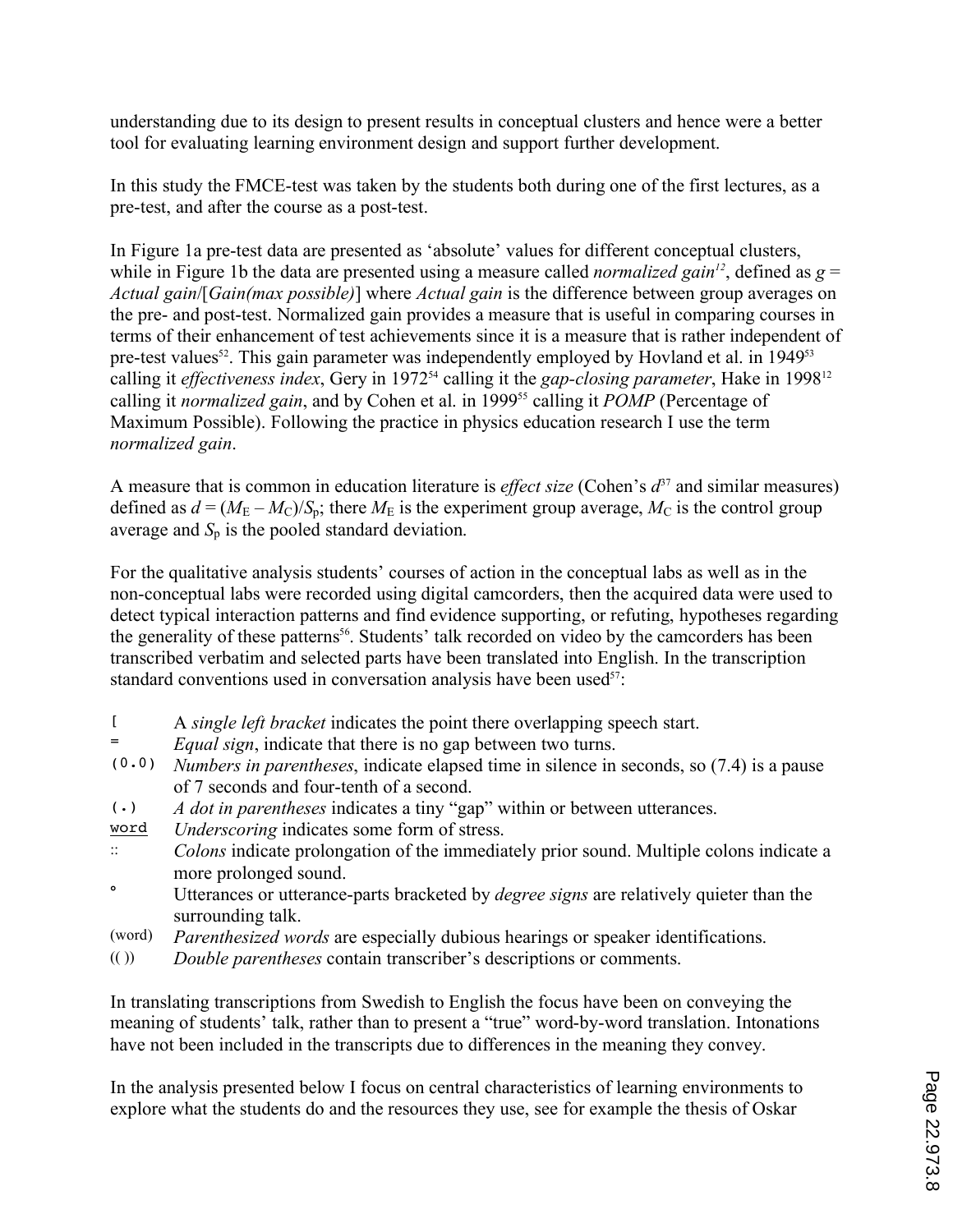Lindwall<sup>16</sup> for a review and more details of the methodology used. Hitherto only recordings from the conceptual labs have been transcribed an analyzed in detail. The recordings from the nonconceptual labs have not yet been transcribed, but some preliminary analysis have been made and will be presented below.

# **4. Results**

## *4.1 Results from Force and Motion Conceptual Evaluation (FMCE)*

The FMCE pre-test results are presented in Figure 1a. Although students could not be randomly assigned to the groups, the between-group differences in pre-course conceptual understanding of mechanics were very small, almost negligible (the difference between the groups' pre-test average values is trivial;  $t = 0.58$ ,  $p = 0.36$ ). In Table 2 the normalized gains of the students taking each of the lab-courses are summarized (and compared with those taking other courses) and in Figure 1b the data are presented for different conceptual domains. In Table 1 some numerical data for students achievements in the pre- and post-tests are presented.





The differences in results between the regular (non-conceptual) and the alternative (conceptual) labs are striking. The students participating in the conceptual labs achieved a normalized gain of 48%, compared to just 18% for the students participating in the non-conceptual labs. This difference is strongly statistically significant  $(t = 2.93, p = 0.0003)$ . The effect size (Cohen's *d*) calculated from the post-test averages is  $d = 1.08$ . An effect size  $d > 0.8$  is regarded as a large one37. In Figure 1b it can be seen that there is a large difference in normalized gain for all conceptual clusters in the FMCE-test, especially for the element related to Newton's 3rd law (contact forces and forces in collisions).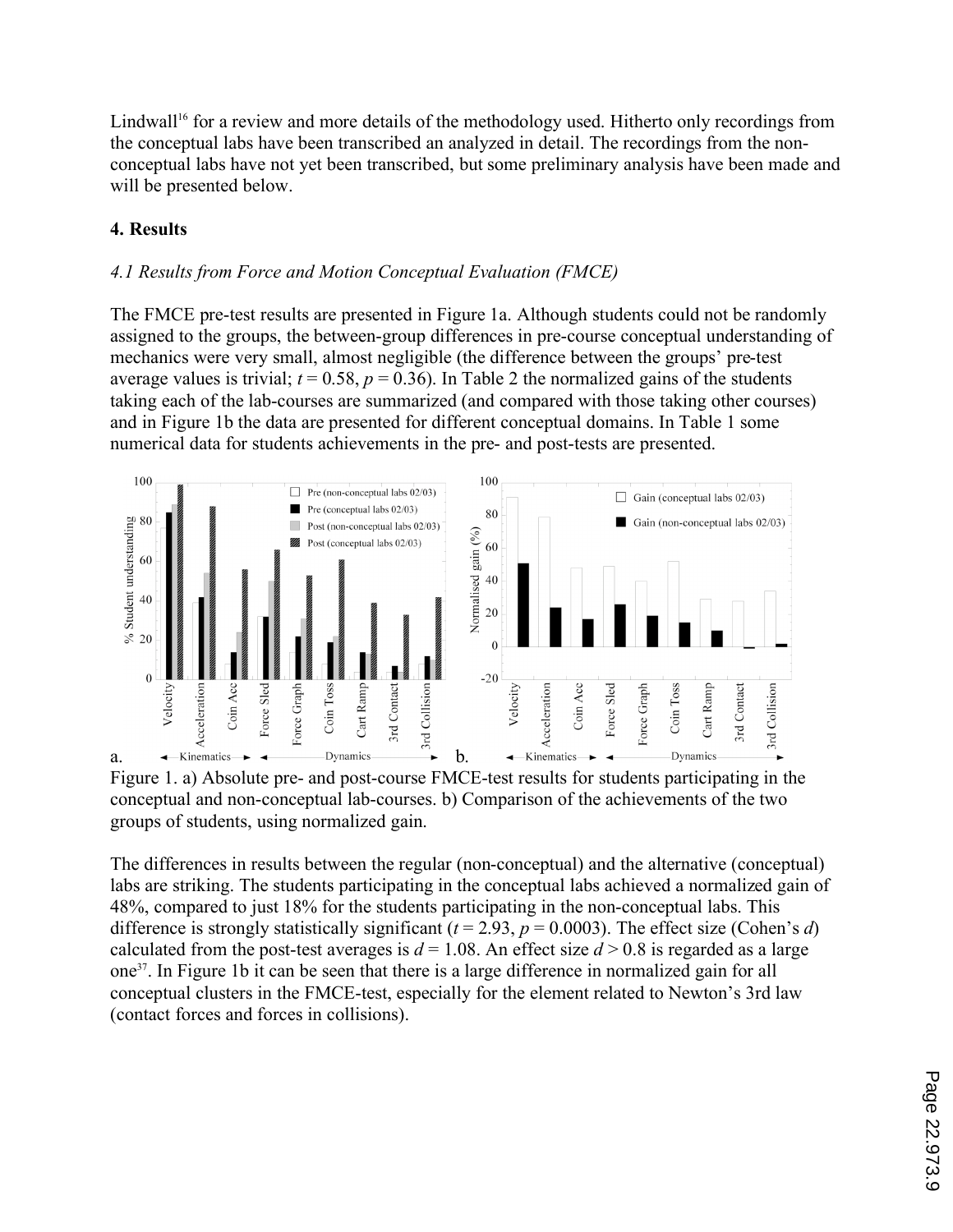## *4.2 Analysis of task structure and results from analysis of video recordings*

An analysis of video recordings from the conceptual labs showed that students' courses of action are framed<sup>58</sup> by encounters with the instructions, the technology, the teacher, and other students. When using the technology, students receive immediate feedback. In the process of constructing graphs they can see when they make mistakes. Students intertwine different interpretative resources as well as different experiential domains, such as graphical shapes, with narrative accounts of past actions. Learners must focus on the central aspect of the graphs and, in order to complete the assignments, they have to make certain conceptual distinctions. The instructions for the task specify the process and the variance and invariance in the learning space. In order to solve the tasks successfully, the students have to deal with certain concepts in certain ways. In addition to designing the learning environment, choosing the technology and writing the instructions, teachers support students' activities in the lab, including encouraging students to shift their attention to central features of the graphs while down-playing less important aspects. Students have a common perspective on the graph and negotiate their different interpretations of the graphical representation, experiment, and subject matter. Discussions are made an important component of the process of completing the tasks and solving presented problems; students share perceptions of the graphs and negotiate interpretations of the graphical representations, experiments, and subject matter. Two examples are discussed in more detail below, including an analysis of task structure and transcripts of discussions during students' courses of action.



Figure 2. Examples of a *position-time* (left) and *velocity-time*-graph (right), that students are asked to recreate in the motion (kinematics)-lab, by their own motion in front of a motion sensor. The different parts of the graphs are not numbered in the task, but numbered in this paper to facilitate an analysis.

*Matching a velocity-time-graph with your own motion*. This example is one of the earlier tasks in a typical conceptual-lab in mechanics. Students are first asked to walk along different trajectories that should match given position-time graphs and then a given velocity-time graph. While moving, the participant and the other learners can see the experimental graphs as they are produced in *real-time*. Figures 2a and 2b present two of the graphs they are asked to match, which bring position and velocity to the fore, respectively. Other features of the situation, physical and non-physical, are not highlighted by the technology, i.e. some discernment has already occurred. It is also important for position and velocity to be established as having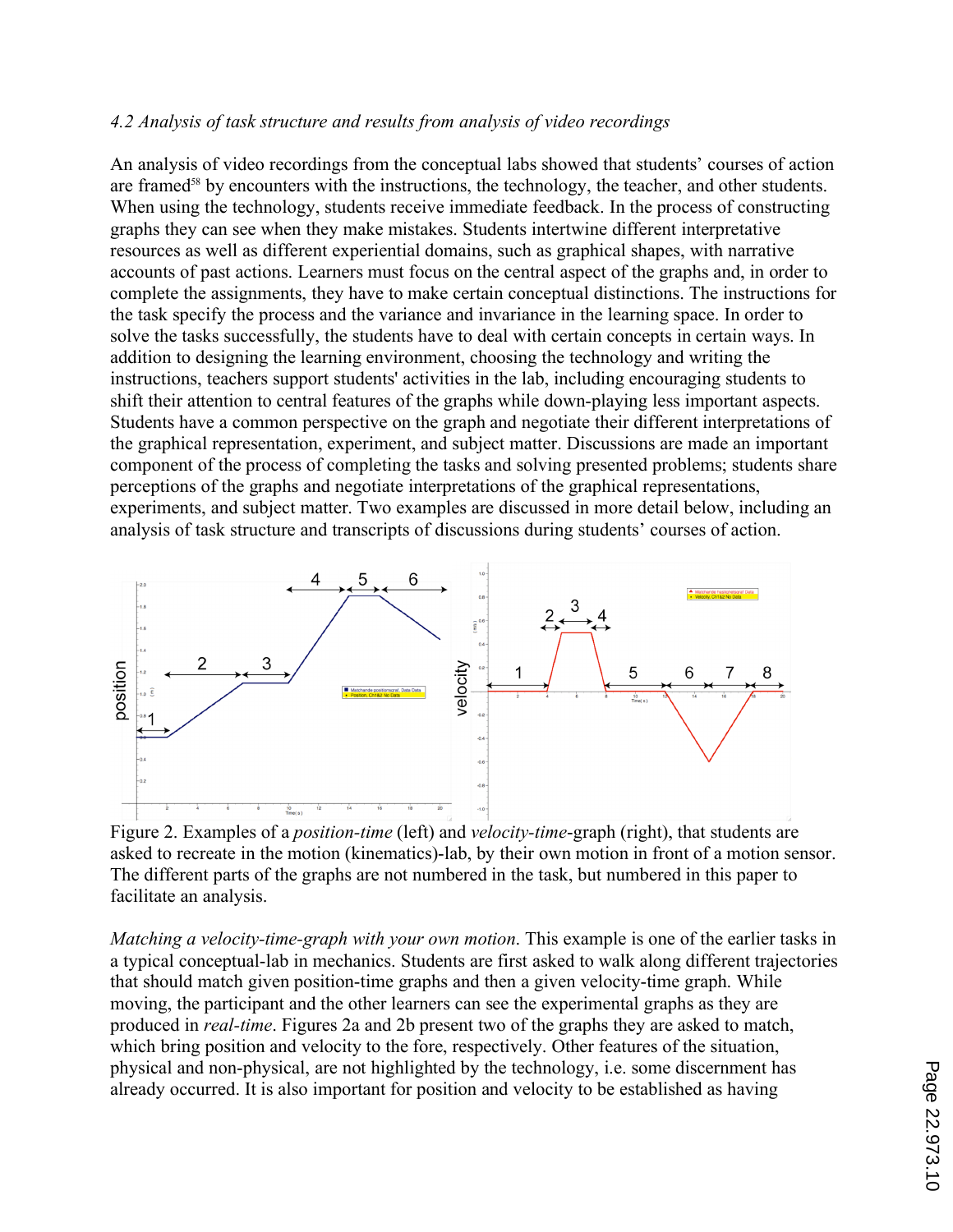relationships with objects and events in the real world. In order to complete the assignment, students have to understand this; they must also make important conceptual distinctions.

The transcripts (translated from Swedish) below present excerpts from discussions among three female engineering students (Anna, Beata and Cecilia; not their real names) regarding their courses of action. In excerpt 1 the students start to analyze the task to match the velocity-timegraph.

Excerpt 1

| 1. | Beata |                                                         |  |  |  |  |  |  | but wait (.) it is divided into a positive and a negative |
|----|-------|---------------------------------------------------------|--|--|--|--|--|--|-----------------------------------------------------------|
| 2. | Anna  | ves, but the velocity is counted as a negative when you |  |  |  |  |  |  |                                                           |
|    |       | walk towards it                                         |  |  |  |  |  |  |                                                           |

We would re-arrange and amend this paragraph, as follows, 'When walking, the students face the computer screen in order to see the graph displaying their motion in real-time, and the system records motion away from and towards the sensor as negative and positive, respectively. In turn 1 Beata realizes that she has to understand the difference between positive and negative velocities and in turn 2 Anna expands the interpretation by explaining the measurement set up and the directions that count as positive and negative. At this point the students already have to make the conceptual distinction between positive and negative velocities. In excerpt 2 the students continue to analyze how they should walk to match the velocity-time-graph.

#### Excerpt 2

| 1.  | Beata   | one should stand still                                                   |
|-----|---------|--------------------------------------------------------------------------|
| 2.  | Anna    | stand still                                                              |
| 3.  | Beata   | and when one must                                                        |
| 4.  | Anna    | move yourself a little                                                   |
| 5.  | Beata   | yes (.) backwards a little                                               |
| 6.  | Anna    | backwards a little then                                                  |
| 7.  | Cecilia | this is so hard                                                          |
| 8.  | Beata   | then it's constant                                                       |
| 9.  | Anna    | then it's constant velocity                                              |
| 10. | Beata   | then I change direction                                                  |
| 11. | Anna    | then $(.)$ then $(.)$ no:: then you stop                                 |
| 12. | Anna    | here you stand still ((points at the screen))                            |
| 13. | Beata   | yes (.) yes I do                                                         |
| 14. | Anna    | here you stand still and then $(.)$ you walk back $((signs)$             |
|     |         | with her hand))                                                          |
| 15. | Beata   | and then                                                                 |
| 16. | Anna    | oh:: yes                                                                 |
| 17. | Cecilia | I don't really grasp this ((Cecilia has been drinking some               |
|     |         | juice and have been thinking during Anna's and Beata's                   |
|     |         | discussion in previous turns))                                           |
| 18. | Beata   | the last one then                                                        |
| 19. | Cecilia | first you stand still                                                    |
| 20. | Beata   | $m:$ :                                                                   |
| 21. | Cecilia | then you walk                                                            |
| 22. | Anna    | and then you walk constantly                                             |
| 23. | Cecilia | one tries to do it                                                       |
| 24. | Cecilia | ((points to the screen)) and then walk constantly $(.)$ then<br>decrease |
| 25. | Beata   | yes                                                                      |
| 26. | Cecilia | then stand still (.) then walk forward again                             |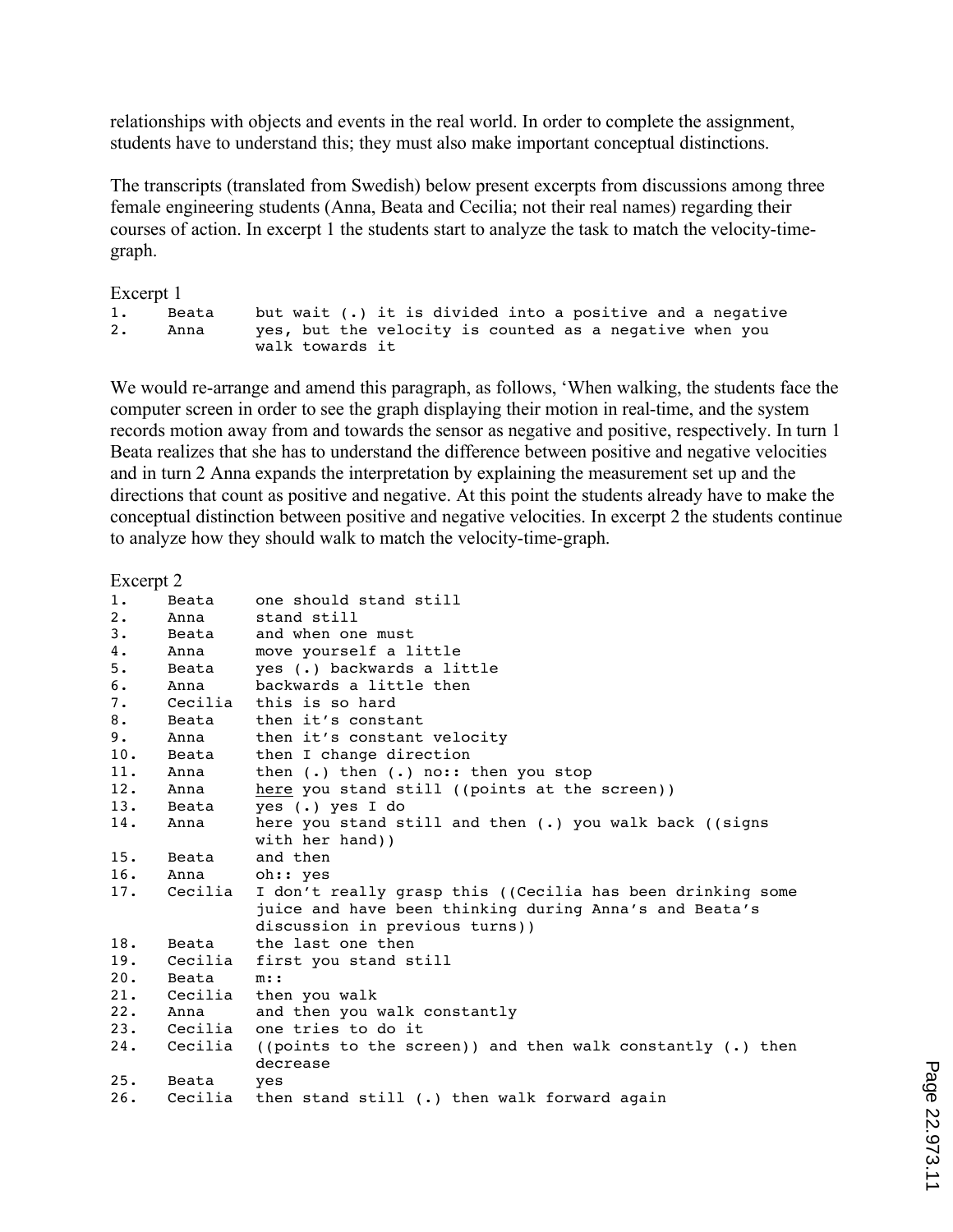```
27. Beata forward?
28. Anna yes forward<br>29. Cecilia speed up (.
     Cecilia speed up (.) slow down
30. Beata yes
31. Cecilia stand still
32. Anna °yes precisely speed up (slow down)°
33. Cecilia this will really be a brain exercise
34. (7.4) ((Anna and Beata prepare for measurement)) 
              this will really be cool
```
In excerpt 2 it can be seen that the students try to interpret, and narrate, the motion they should perform. In turn 9 Anna adds to Beata's interpretation, by pointing out that segment 3 of the velocity-time graph indicates constant velocity, *not* constant position. In turn 10 Beata interprets the point between segments 3 and 4 as indicating an immediate change of direction, but in turns 11-14 Anna corrects this interpretation and points to segment 5, indicating a need to stand still. In turn 17 Cecilia re-enters the discussion and the students once more go through the motions required to perform the task successfully. Segment 1 is described in turns 19–20, segment 3 in turns 21–25, segment 5 in turn 26 and finally segments 6–7 in turns 26–32. In this excerpt it can easily be seen how the students negotiate the meaning of the different parts of the graph and how they correct each other. When performing the actual experiment all students try walk and match the graph, and again they need to discuss and interpret their results and make conceptual distinctions. Space does not permit the presentation of multiple examples and extensive transcripts. However, one example will be discussed in some detail below, accompanied by an analysis of the task structure and some transcripts from students' courses of action.

*Acceleration with zero velocity*. In this activity students monitor the motion of a cart propelled by a fan that provides almost constant acceleration (see Figure 3a). The students give the cart an initial push in the opposite direction to that in which the force of the fan is acting, so that the cart will slow down and reverse its direction of motion. They do this after studying the motion of the cart without reversing its direction, but with acceleration in different directions. Students are first asked to observe the motion of the cart (without measuring it) and then to sketch their predictions of how the motion will be represented by position-time, velocity-time and acceleration-time graphs. After they have made their predictions the motion of the cart is once more observed and this time the probe-ware equipment is used to measure the motion, and simultaneously display it as a graph (a typical graph is shown in Figure 3b). To make accurate predictions, not only do the differences between position, velocity and acceleration have to be discerned, but also the relationships between these concepts. Velocity and position vary, but students have to recognize that the acceleration is constant, and that a zero velocity does not imply that the acceleration is zero – as is commonly believed. Asking the students to make predictions before the experiment is performed facilitates comparisons between their thinking and reality, i.e. a variation in the space of thinking models. Students thus have the opportunity to discriminate between different "models" and see which is the most powerful. In excerpt 3, below, students discuss what the acceleration should be when the velocity is zero at the cart's turning point, and what the acceleration-time graph should look like around this point.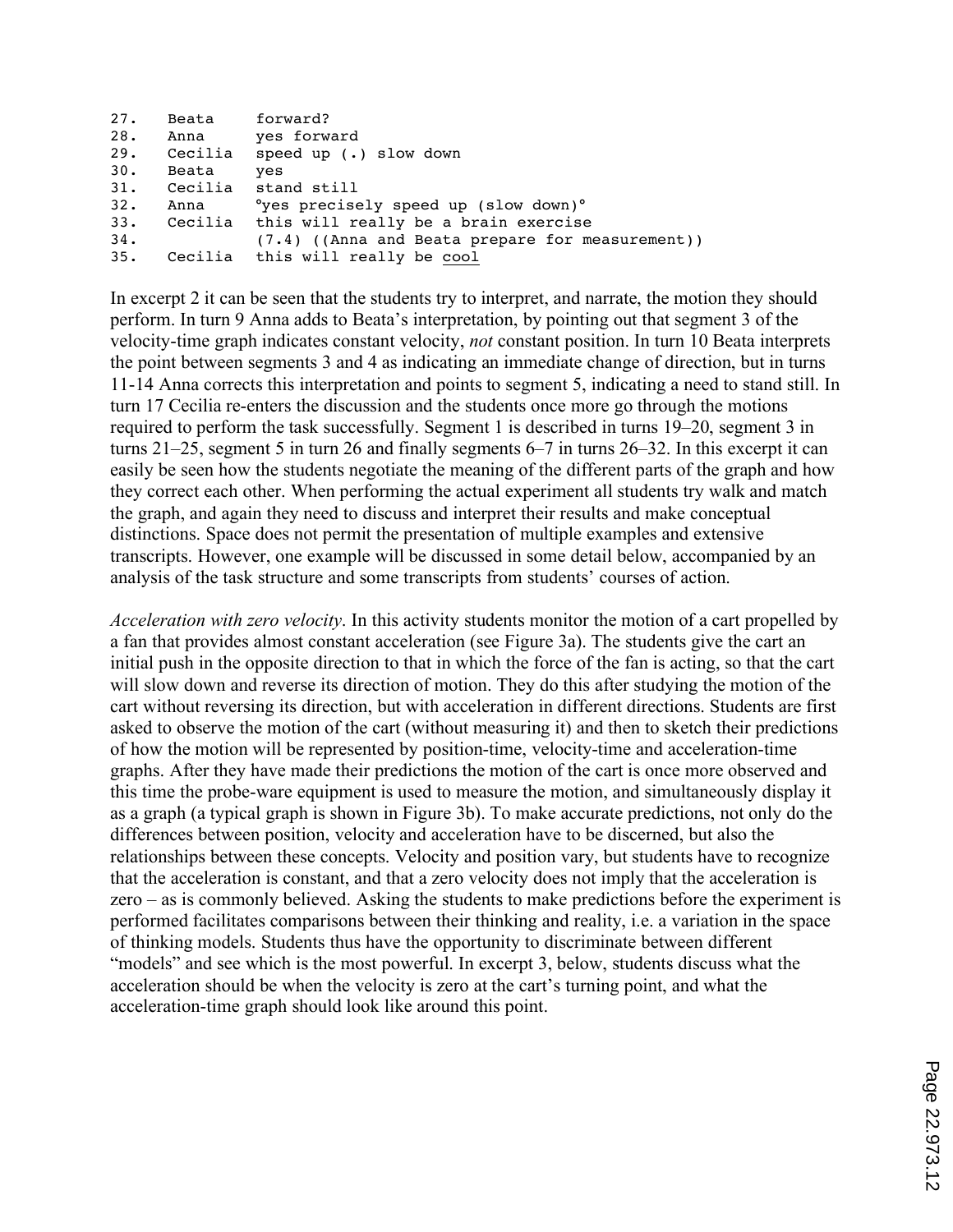

Figure 3. A typical setup in a probeware-experiment. A low-friction cart is pushed towards a motion sensor. A fan unit attached to the cart provides an approximately constant force in the opposite direction to the initial movement and, thus, the cart's direction of motion. The results (which show that acceleration is not zero at the turning point) are presented to the right.

Excerpt 3

```
1. Beata here I don't think the acceleration will be constant
2. Cecilia no for it will only [increase then
3. Beata [it will
4. Cecilia =then stop
             ((a few turns are missing here due to a change of tape))
5. Beata something like that increases
             ((makes a sketch))
6. Cecilia then it becomes zero
7. Beata =for a little while when it turns
```
The students suggest that the acceleration "becomes zero for a little while when it turns". However, after performing the actual experiment Cecilia finds that "the acceleration turns out strange"; contrary to their prediction it is not zero, as shown in Figure 3b. After discovering that their prediction was not correct, and the acceleration was not in fact zero, the students discuss the results for a long time and finally in excerpt 4 they decide to ask the instructor.

Excerpt 4

```
1. Beata it is so [strange
2. Cecilia [acceleration in this case
3. Cecilia the acceleration can't be constant (.) since it stops and 
             when it starts again 
4. Cecilia can it be constant?
5. JONTE yes
6. Cecilia because it feels weird
```
After some discussion between the students' and instructor the issue is resolved in excerpt 5.

| Excerpt 5 |                                                                                     |
|-----------|-------------------------------------------------------------------------------------|
|           | 1. JONTE there you have zero (.) but if you look at delta v:: even at<br>this point |
|           | 2. Cecilia = you mean that the velocity doesn't change much                         |
|           | 3. JONTE no but you (you have                                                       |
| 4. Beata  | l no                                                                                |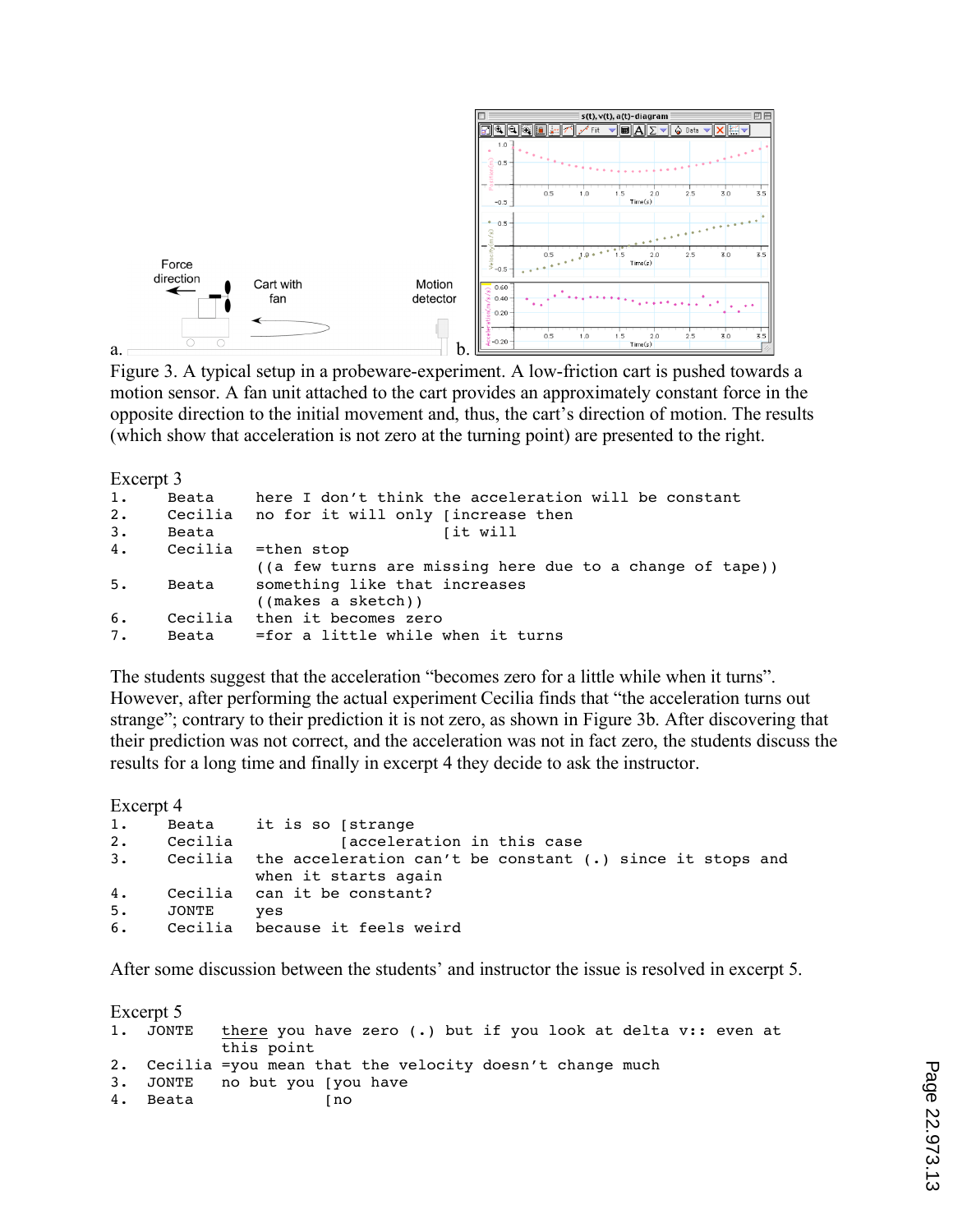```
5. JONTE the whole time a constant [change in velocity
6. Cecilia [okay
           =per unit time
8. Cecilia yes<br>9. Beata if
           if you have a straight line (.) you will have the same slope on
           it (.) then you will have the same acceleration the whole way 
           (3.7)
10. Cecilia °m::°
11. Beata because acceleration is
12. Cecilia [it's because
13. Beata [the derivative of velocity
```
As can be seen in the excerpt above, it took several turns before the students realized in the final turns why acceleration is not zero when the velocity is zero at the turning point.

These excerpts illustrate how the students' courses of action were framed by their encounters with the instructions, the technology, the teacher and other students, and the importance of their negotiations for linking observed data to theoretical concepts and the objects and events they explored in the conceptual labs<sup>1, 2</sup>. In contrast, students in the Richards' labs made little use of physical concepts in the completion of their assignments.

#### **5. Discussion, conclusion and implications**

As pointed out in the introduction, a necessary condition for learning is that students are able to focus on the object of learning and discern its critical features. A way to establish this, according to the theory of variation developed by Marton and co-workers, is *through the experience of difference (variation)*, rather than through the recognition of similarity<sup>24</sup>. In a lab, an experiential *human–instrument–world* relationship is established<sup>33</sup>. The technology used places some aspects of reality in the foreground, others in the background, and makes certain aspects visible that would otherwise be invisible. In labs, this can be used to bring critical features of the object of learning into the focal awareness of students and to afford variation.

To solve the tasks in the conceptual labs students have to make conceptual distinctions between different concepts of motion such as position, velocity and acceleration, i.e. develop from an undifferentiated notion of "motion" to a differentiated conceptual understanding, such as that presented in the acceleration example, when the cart's velocity (but not acceleration) is momentarily zero. One may be surprised that students did not learn this in high-school physics courses. However, a large body of research shows that the data presented in Figure 1 are not atypical for either high-school or university level students<sup>4-9</sup>. In the example, the students would probably not have discovered the falsity of their belief that zero velocity implies that acceleration is also zero, or that acceleration is in the direction of motion, without the combined guidance of probe-ware technology and instructions. In other tasks the velocity is placed in the foreground by the probe-ware technology and the instructions, so students are more or less forced to realize the differences between constant position and constant non-zero velocity, and between negative and positive velocity. In still other tasks the masses of colliding cars are varied and students' are led to the conclusion that the force sensors on the carts show the same forces, regardless of the mass and speed of the different carts. The task presented in the example, and the tasks in some other labs, could seem to be almost too simple for a university level course. However, as pointed out by Laws<sup>6</sup>, a thorough understanding of kinematics is essential for the understanding of dynamics.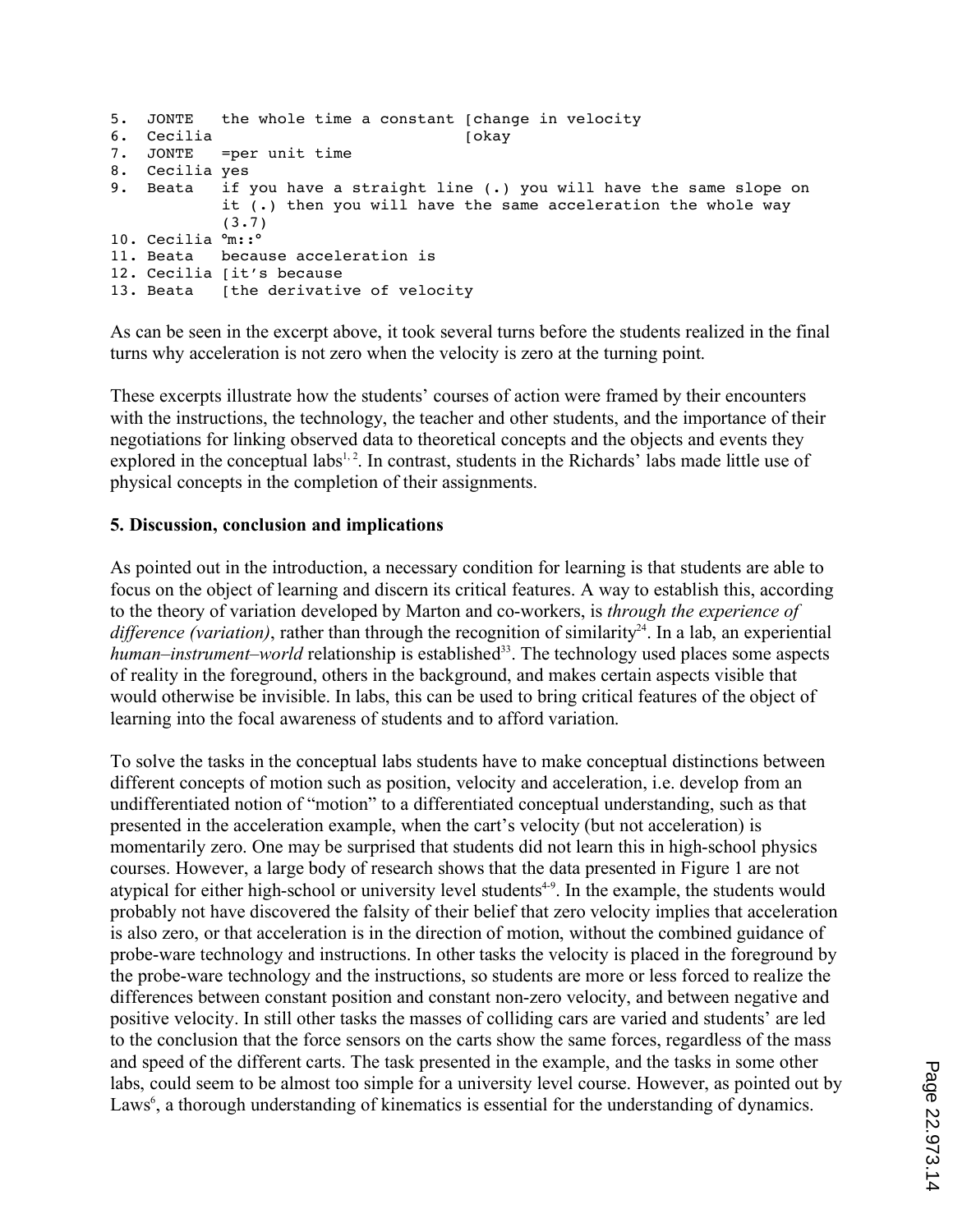| <b>Teaching Method/Course</b>               | Norm. Gain<br>(FMCE) | Reference                     |
|---------------------------------------------|----------------------|-------------------------------|
| Physics 02/03 (Sweden) Conceptual labs      | 48%                  | This study                    |
| Physics 02/03 (Sweden) Non-conceptual labs  | 18%                  | This study                    |
| Traditional (USA)                           | 16%                  | Saul and Redish <sup>49</sup> |
| Workshop physics (USA)                      | 65%                  | Saul and Redish <sup>49</sup> |
| RealTime physics (secondary implementation, | 42%                  | Wittman <sup>50</sup>         |
| USA)                                        |                      |                               |
| Conceptual labs 1997/98 (Sweden)            | 61%                  | Bernhard <sup>43</sup>        |

Table 2. Learning gains for different courses in mechanics as measured by the FMCE-test<sup>18</sup>.

As displayed in table 2, the learning gains are much higher for the conceptual labs than for the regular courses, and much higher than for traditionally taught courses. The course compares very well, in terms of gains, with secondary implementations of RealTime Physics. However, the normalized gain from the conceptual lab-course considered here is slightly lower than the gain obtained from an earlier conceptual lab-course (1997/98), since it included fewer lab sessions and.

Probe-ware technology is not, in itself, sufficient for the effective learning of mechanics. In a previous study<sup>8</sup>, I showed that labs using probe-ware can be effective for learning mechanics, but that this technology can also be implemented in ways that lead to low achievements. According to my analysis, the necessary patterns of variation were not included in the design. The design of instructions, and hence task structure, seems to influence student learning strongly, in accordance with *variation theory*. In other studies I have shown that this theory can be used to design learning environments for interactive lecture demonstrations and learning electric circuit theory<sup>9,</sup> 59, 60. Hence, I argue that my results corroborate variation theory and show that it can be used as a 'tool' for designing labs to promote conceptual understanding $61, 62$ ..

#### **6. Acknowledgements**

This work has been supported in part by the former Council for Renewal of Higher Education, at the Swedish National Agency for Higher Education, and by the Swedish Research Council.

## **References**

- 1. Tiberghien, A., *Labwork activity and learning physics an approach based on modeling*, in *Practical work in science education*, J. Leach and A. Paulsen, eds. 1998, Roskilde University Press: Fredriksberg. pp. 176-194.
- 2. Psillos, D. and H. Niedderer, eds. *Teaching and learning in the science laboratory*. 2002, Kluwer: Dordrecht.
- 3. Vince, J. and A. Tiberghien, *Modelling in teaching and learning elementary physics*, in *The role of communication in learning to model*, P. Brna, ed. 2002, Lawrence Erlbaum: Mahwah, NJ. pp. 49-68.
- 4. McDermott, L.C., *How research can guide us in improving the introductory course*, in *Conference on the introductory physics course: On the occasion of the retirement of Robert Resnick*, J. Wilson, ed. 1997, John Wiley & Sons: New York. pp. 33-46.
- 5. Thornton, R.K., *Learning physics concepts in the introductory course: Microcomputer-based labs and interactive lecture demonstrations*, in *Proceedings conference on introductory physics course*, J. Wilson, ed. 1997, Wiley: New York. pp. 69-86.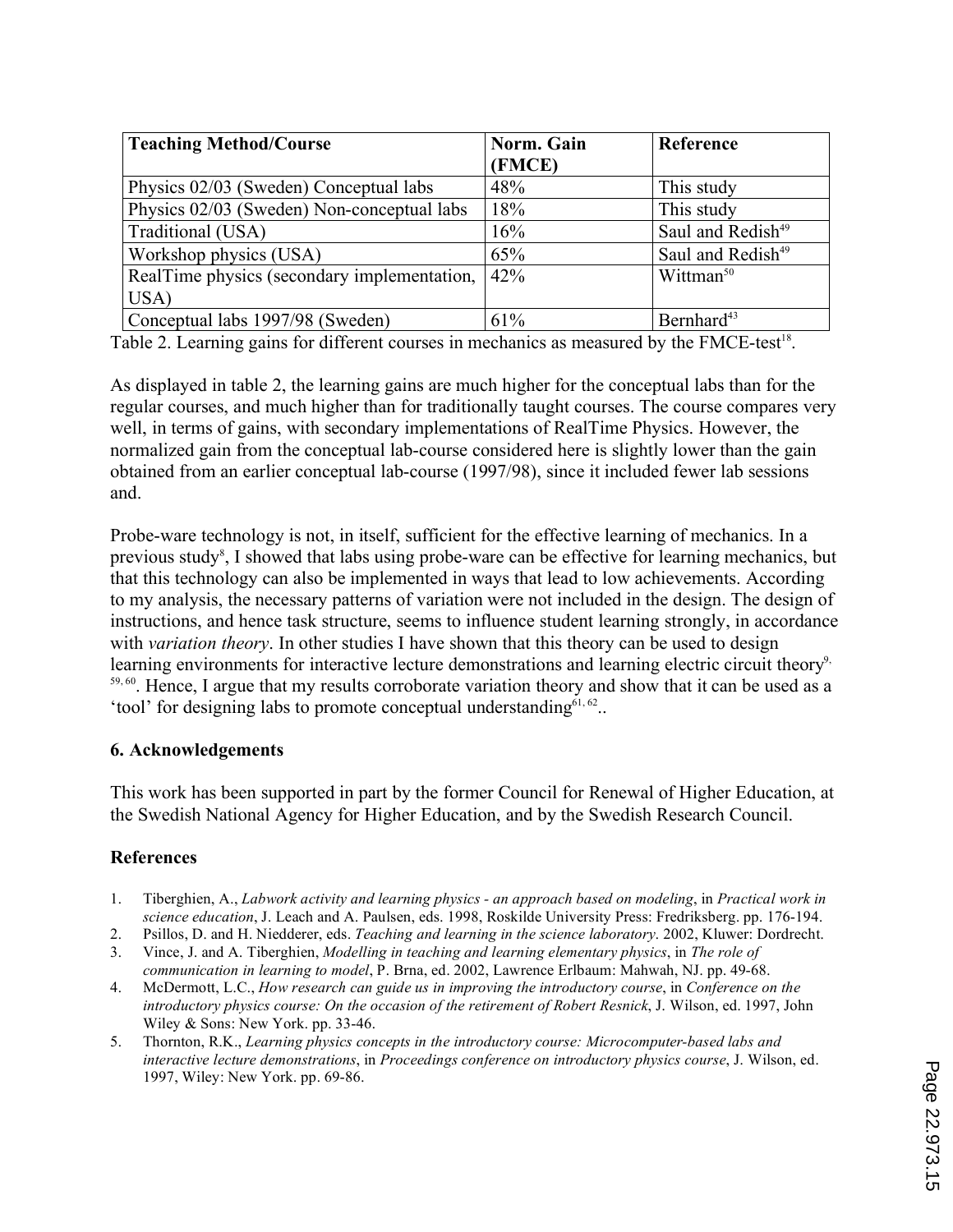- 6. Laws, P., *A new order for mechanics*, in *Proceedings conference on introductory physics course*, J. Wilson, ed. 1997, Wiley: New York. pp. 125-136.
- 7. McDermott, L.C. and E.F. Redish, *Resource letter: PER-1: Physics education research.* American Journal of Physics, 1999. **67**(9): pp. 755-767.
- 8. Bernhard, J., *Physics learning and microcomputer based laboratory (MBL): Learning effects of using MBL as a technological and as a cognitive tool*, in *Science education research in the knowledge based society*, D. Psillos, et al., eds. 2003, Kluwer: Dordrecht. pp. 313-321.
- 9. Bernhard, J., *Insightful learning in the laboratory: Some experiences from ten years of designing and using conceptual labs.* European Journal of Engineering Education, 2010. **35**(3): pp. 271-287.
- 10. Tinker, R.F., ed. *Microcomputer-based labs: Educational research and standards*. 1996, Springer: Berlin.
- 11. Thornton, R.K., *Using large-scale classroom research to study student conceptual learning in mechanics and to develop new approaches to learning*, in *Microcomputer-based labs: Educational research and standards*, R.F. Tinker, ed. 1996, Springer: Berlin. pp. 89-114.
- 12. Hake, R.R., *Interactive-engagement vs traditional methods: A six-thousand-student survey of mechanics test data for introductory physics courses.* American Journal of Physics, 1997. **66**: pp. 64-74.
- 13. Thornton, R.K. and D.R. Sokoloff, *Learning motion concepts using real-time microcomputer-based laboratory tools.* American Journal of Physics, 1990. **58**(9): pp. 858-867.
- 14. Redish, E.F., J.M. Saul, and R.N. Steinberg, *On the effectiveness of active-engagement microcomputer-based laboratories.* American Journal of Physics, 1997. **65**(1): pp. 45-54.
- 15. Trumper, R., *The physics laboratory: Historical overview and future perspectives.* Science & Education, 2003. **12**(7): pp. 645-670.
- 16. Lindwall, O., *Lab work in science education: Instruction, inscription, and the practical achievement of understanding*. 2008, Linköping: Linköping Studies in Arts and Science No. 426.
- 17. Hestenes, D., M. Wells, and G. Swackhamer, *Force concept inventory.* The Physics Teacher, 1992. **30**: pp. 141- 158.
- 18. Thornton, R.K. and D.R. Sokoloff, *Assessing student learning of Newton's laws: The Force and motion conceptual evaluation and the evaluation of active learning laboratory and lecture curricula.* American Journal of Physics, 1998. **66**(4): pp. 338-352.
- 19. Marton, F., U. Runesson, and A.B.M. Tsui, *The space of learning*, in *Classroom discourse and the space of learning*, F. Marton and A.B.M. Tsui, eds. 2004, Lawrence Erlbaum: Mahwah. p. 3-40.
- 20. Bowden, J., *Capabilities-driven curriculum design*, in *Effective learning and teaching in engineering*, C. Baillie, ed. 2004, RouthledgeFalmer: New York.
- 21. Marton, F. and M.F. Pang, *The idea of phenomenography and the pedagogy of conceptual change*, in *International handbook of research on conceptual change*, S. Vosniadou, ed. 2008, Routledge: New York. p. 533-559.
- 22. Marton, F. and S. Booth, *Learning and awareness*. 1997, Mahwah: Lawrence Erlbaum.
- 23. Bowden, J. and F. Marton, *The university of learning: Beyond quality and competence in higher education*. 1998, London: Kogan Page.
- 24. Marton, F. and A.B.M. Tsui, eds. *Classroom discourse and the space of learning*. 2004, Lawrence Erlbaum: Mahwaw.
- 25. Marton, F. and M.F. Pang, *On some necessary conditions of learning.* Journal of the Learning Sciences, 2006. **15**(2): pp. 193-220.
- 26. Marton, F., *Sameness and difference in transfer.* Journal of the Learning Sciences, 2006. **15**(4): pp. 499-535.
- 27. Pang, M.-f. and F. Marton, *Learning theory as teaching resource: Enhancing students' understanding of economic concepts.* Instructional Science, 2005. **33**(2): pp. 159-191.
- 28. Booth, S., *Engineering education and the pedagogy of awareness*, in *Effective learning and teaching in engineering*, C. Baillie, ed. 2004, RouthledgeFalmer: New York.
- 29. Vygotsky, L.S., *Mind in society: The development of higher psychological processes*. 1978, Cambridge: Harvard University Press.
- 30. Cole, M., *Cultural psychology: A once and future discipline*. 1996, Cambridge, MA: Harvard University Press.
- 31. Bernhard, J., *Learning through artifacts in engineering education*, in *Encyclopedia of the Sciences of Learning*, N.M. Seel, Editor. in press, Springer: New York.
- 32. Ihde, D., *Technics and praxis*. 1979, Dordrecht: D. Reidel.
- 33. Ihde, D., *Instrumental realism: The interface between philosophy of science and philosophy of technology*. 1991, Bloomington: Indiana University Press.